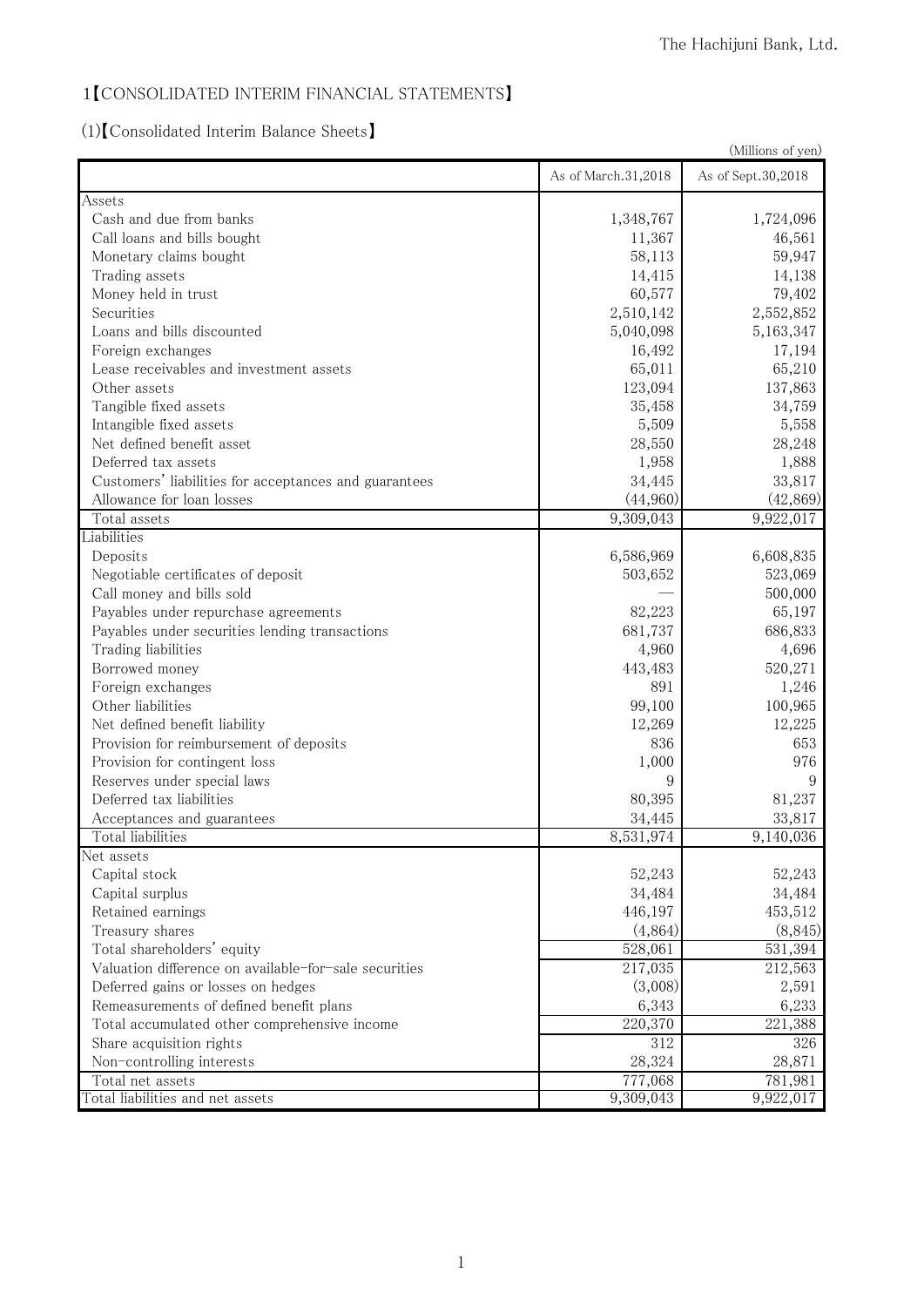#### (Millions of yen) For the six months ended Sept.30,2017 For the six months ended Sept.30,2018 Ordinary income 80,038 Interest income 39,462 Interest on loans and discounts  $\qquad \qquad \qquad$  23,535 Interest and dividends on securities and the set of the set of the set of the set of the set of the set of the set of the set of the set of the set of the set of the set of the set of the set of the set of the set of the s Trust fees the contract of the contract of the contract of the contract of the contract of the contract of the contract of the contract of the contract of the contract of the contract of the contract of the contract of the Fees and commissions  $\qquad \qquad \qquad$  10,188  $\qquad \qquad$  10,208 Trading income 1,260 Other ordinary income  $\qquad \qquad$  23,953 Other income 5,152 Ordinary expenses 6 63,265 Interest expenses 6 6 6,262 Interest on deposits 1,481 Fees and commissions payments  $\frac{3,632}{2}$ Other ordinary expenses  $\qquad \qquad \qquad 27,805$   $\qquad \qquad 19,199$ General and administrative expenses and and administrative expenses and a structure of the structure of the structure of the structure of the structure of the structure of the structure of the structure of the structure of Other expenses and the state of the state of the state of the state of the state of the state of the state of the state of the state of the state of the state of the state of the state of the state of the state of the stat Ordinary profit 16,773 㻱㼤㼠㼞㼍㼛㼞㼐㼕㼚㼍㼞㼥㻌㼕㼚㼏㼛㼙㼑 㻜 㻠 Gain on disposal of non-current assets 4 㼀㼞㼍㼚㼟㼒㼑㼞㻌㼒㼞㼛㼙㻌㼞㼑㼟㼑㼞㼢㼑㻌㼒㼛㼞㻌㼒㼕㼚㼍㼚㼏㼕㼍㼘㻌㼜㼞㼛㼐㼡㼏㼠㼟㻌㼠㼞㼍㼚㼟㼍㼏㼠㼕㼛㼚㻌㼘㼕㼍㼎㼕㼘㼕㼠㼕㼑㼟 㻜 䇷㻌 Extraordinary losses 384 Loss on disposal of non-current assets 30 Impairment loss 354 Profit before income taxes and the set of the set of the set of the set of the set of the set of the set of the set of the set of the set of the set of the set of the set of the set of the set of the set of the set of the Income taxes – current 4,393 Income taxes – deferred 501 Total income taxes  $\qquad \qquad 5,721$   $\qquad \qquad 4,894$ Profit 13,967 11,498 Profit attributable to non-controlling interests  $\qquad \qquad \qquad$  562 㻼㼞㼛㼒㼕㼠㻌㼍㼠㼠㼞㼕㼎㼡㼠㼍㼎㼘㼑㻌㼠㼛㻌㼛㼣㼚㼑㼞㼟㻌㼛㼒㻌㼜㼍㼞㼑㼚㼠 㻝㻟㻘㻠㻜㻡 㻝㻜㻘㻤㻠㻞

#### (2) [Consolidated Interim Statements of Income]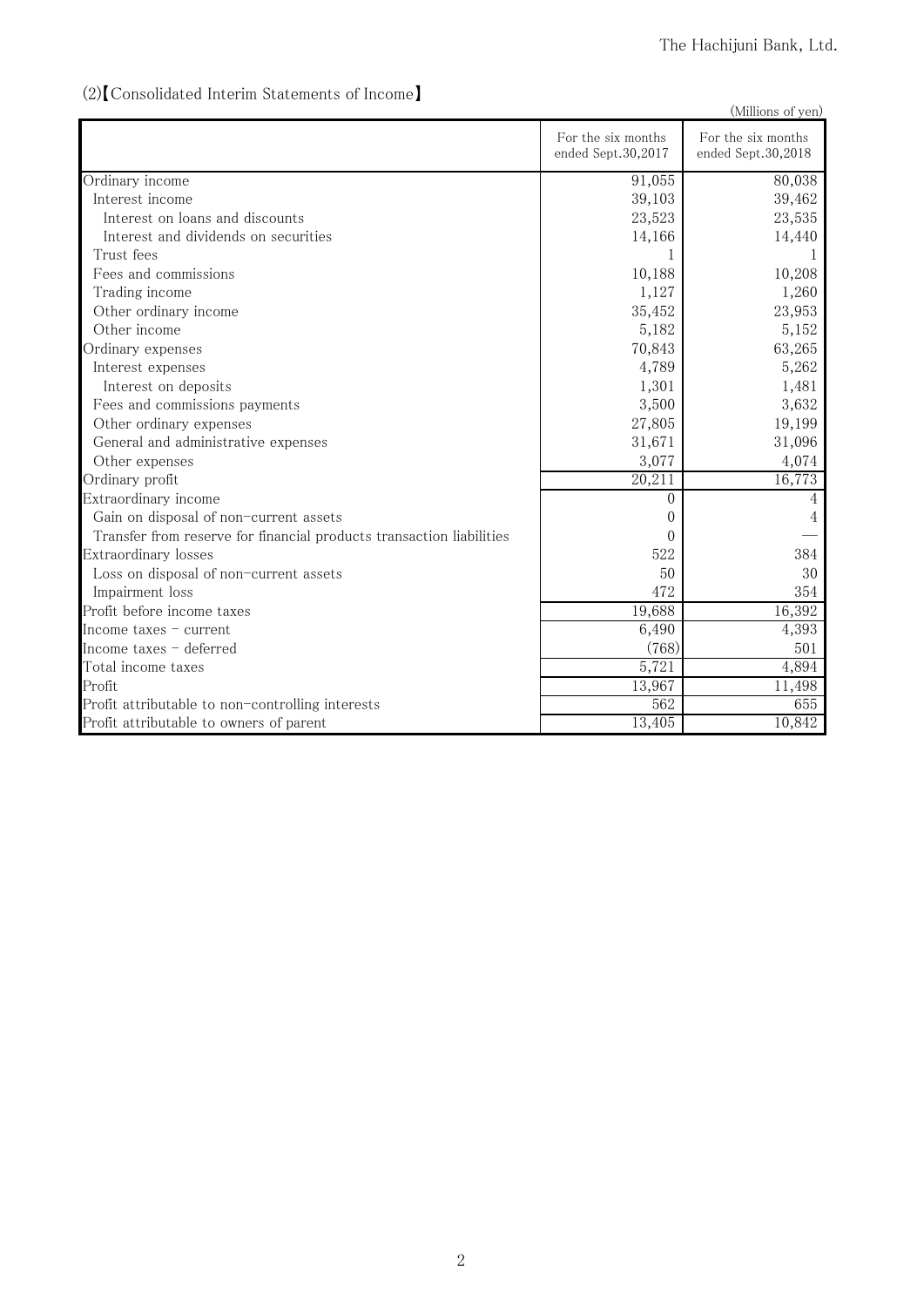## (3) [Consolidated Interim Statements of Comprehensive Income]

| volvonsondated meeting platements of comprenditione meeting    |                                          | (Millions of yen)                        |
|----------------------------------------------------------------|------------------------------------------|------------------------------------------|
|                                                                | For the six months<br>ended Sept.30,2017 | For the six months<br>ended Sept.30,2018 |
| Profit                                                         | 13,967                                   | 11,498                                   |
| Other comprehensive income                                     | 12,570                                   | 929                                      |
| Valuation difference on available-for-sale securities          | 6,654                                    | (4, 555)                                 |
| Deferred gains or losses on hedges                             | 5,565                                    | 5,599                                    |
| Remeasurements of defined benefit plans, net of tax            | 350                                      | (114)                                    |
| Comprehensive income                                           | 26,537                                   | 12,427                                   |
| Comprehensive income attributable to                           |                                          |                                          |
| Comprehensive income attributable to owners of parent          | 25,330                                   | 11,860                                   |
| Comprehensive income attributable to non-controlling interests | 1,206                                    | 566                                      |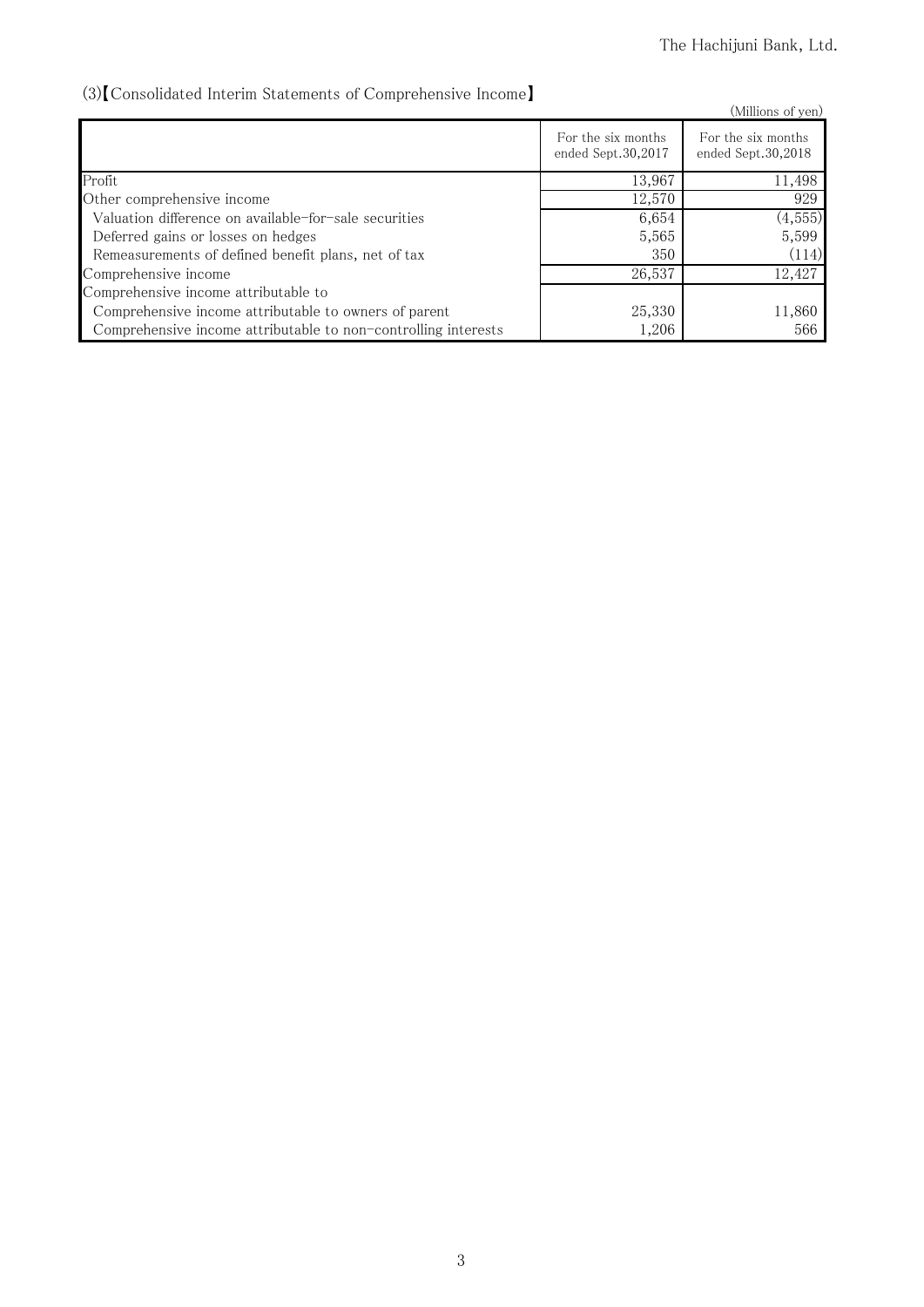#### 2 [NON-CONSOLIDATED INTERIM FINANCIAL STATEMENTS]

# 㻔㻝㻕䛆㻺㼛㼚㻙㼏㼛㼚㼟㼛㼘㼕㼐㼍㼠㼑㼐㻌㻵㼚㼠㼑㼞㼕㼙㻌㻮㼍㼘㼍㼚㼏㼑㻌㻿㼔㼑㼑㼠㼟䛇

|                                                         | TIT POIL CONSONANCE MICHIN DAMNICE DITCUS<br>(Millions of yen) |                    |  |
|---------------------------------------------------------|----------------------------------------------------------------|--------------------|--|
|                                                         | As of March.31,2018                                            | As of Sept.30,2018 |  |
| Assets                                                  |                                                                |                    |  |
| Cash and due from banks                                 | 1,333,026                                                      | 1,709,586          |  |
| Call loans                                              | 11,367                                                         | 46,561             |  |
| Monetary claims bought                                  | 58,113                                                         | 59,947             |  |
| Trading assets                                          | 14,415                                                         | 14,138             |  |
| Money held in trust                                     | 60,577                                                         | 79,402             |  |
| Securities                                              | 2,514,375                                                      | 2,557,038          |  |
| Loans and bills discounted                              | 5,087,614                                                      | 5,211,599          |  |
| Foreign exchanges                                       | 16,492                                                         | 17,194             |  |
| Other assets                                            | 98,133                                                         | 112,806            |  |
| Other                                                   | 98,133                                                         | 112,806            |  |
| Tangible fixed assets                                   | 27,926                                                         | 27,141             |  |
| Intangible fixed assets                                 | 5,233                                                          | 5,319              |  |
| Prepaid pension cost                                    | 17,004                                                         | 17,532             |  |
| Customers' liabilities for acceptances and guarantees   | 34,445                                                         | 33,817             |  |
| Allowance for loan losses                               | (38, 373)                                                      | (36,520)           |  |
| Total assets                                            | 9,240,353                                                      | 9,855,565          |  |
| Liabilities                                             |                                                                |                    |  |
| Deposits                                                | 6,598,380                                                      | 6,619,532          |  |
| Negotiable certificates of deposit                      | 519,402                                                        | 540,319            |  |
| Call money                                              |                                                                | 500,000            |  |
| Payables under repurchase agreements                    | 82,223                                                         | 65,197             |  |
| Payables under securities lending transactions          | 681,737                                                        | 686,833            |  |
| Trading liabilities                                     | 4,960                                                          | 4,696              |  |
| Borrowed money                                          | 435,608                                                        | 512,496            |  |
| Foreign exchanges                                       | 891                                                            | 1,246              |  |
| Other liabilities                                       | 78,319                                                         | 80,914             |  |
| Income taxes payable                                    | 4,590                                                          | 2,727              |  |
| Lease obligations                                       | 1,504                                                          | 1,308              |  |
| Asset retirement obligations                            | 16                                                             | 34                 |  |
| Other                                                   | 72,208                                                         | 76,843             |  |
| Provision for retirement benefits                       | 9,978                                                          | 10,134             |  |
| Provision for reimbursement of deposits                 | 836                                                            | 653                |  |
| Provision for contingent loss                           | 1,000                                                          | 976                |  |
| Deferred tax liabilities                                | 76,565                                                         | 77,643             |  |
| Acceptances and guarantees                              | 34,445                                                         | 33,817             |  |
| Total liabilities                                       | 8,524,350                                                      | 9,134,463          |  |
| Net assets                                              |                                                                |                    |  |
| Capital stock                                           | 52,243                                                         | 52,243             |  |
| Capital surplus                                         | 32,570                                                         | 32,569             |  |
| Legal capital surplus                                   | 29,609                                                         | 29,609             |  |
| Other capital surplus                                   | 2,961                                                          | 2,960              |  |
| Retained earnings                                       | 422,610                                                        | 430,521            |  |
| Legal retained earnings                                 | 47,610                                                         | 47,610             |  |
| Other retained earnings                                 | 375,000                                                        | 382,910            |  |
| Reserve for advanced depreciation of non-current assets | 913                                                            | 913                |  |
| General reserve                                         | 344,600                                                        | 361,600            |  |
| Retained earnings brought forward                       | 29,486                                                         | 20,397             |  |
| Treasury shares                                         | (4,864)                                                        | (8, 845)           |  |
| Total shareholders' equity                              | 502,560                                                        | 506,488            |  |
| Valuation difference on available-for-sale securities   | 216,139                                                        | 211,696            |  |
| Deferred gains or losses on hedges                      | (3,008)                                                        | 2,591              |  |
| Total valuation and translation adjustments             | 213,130                                                        | 214,287            |  |
| Share acquisition rights                                | 312                                                            | 326                |  |
| Total net assets                                        | 716,003                                                        | 721,102            |  |
|                                                         |                                                                |                    |  |
| Total liabilities and net assets                        | 9,240,353                                                      | 9,855,565          |  |